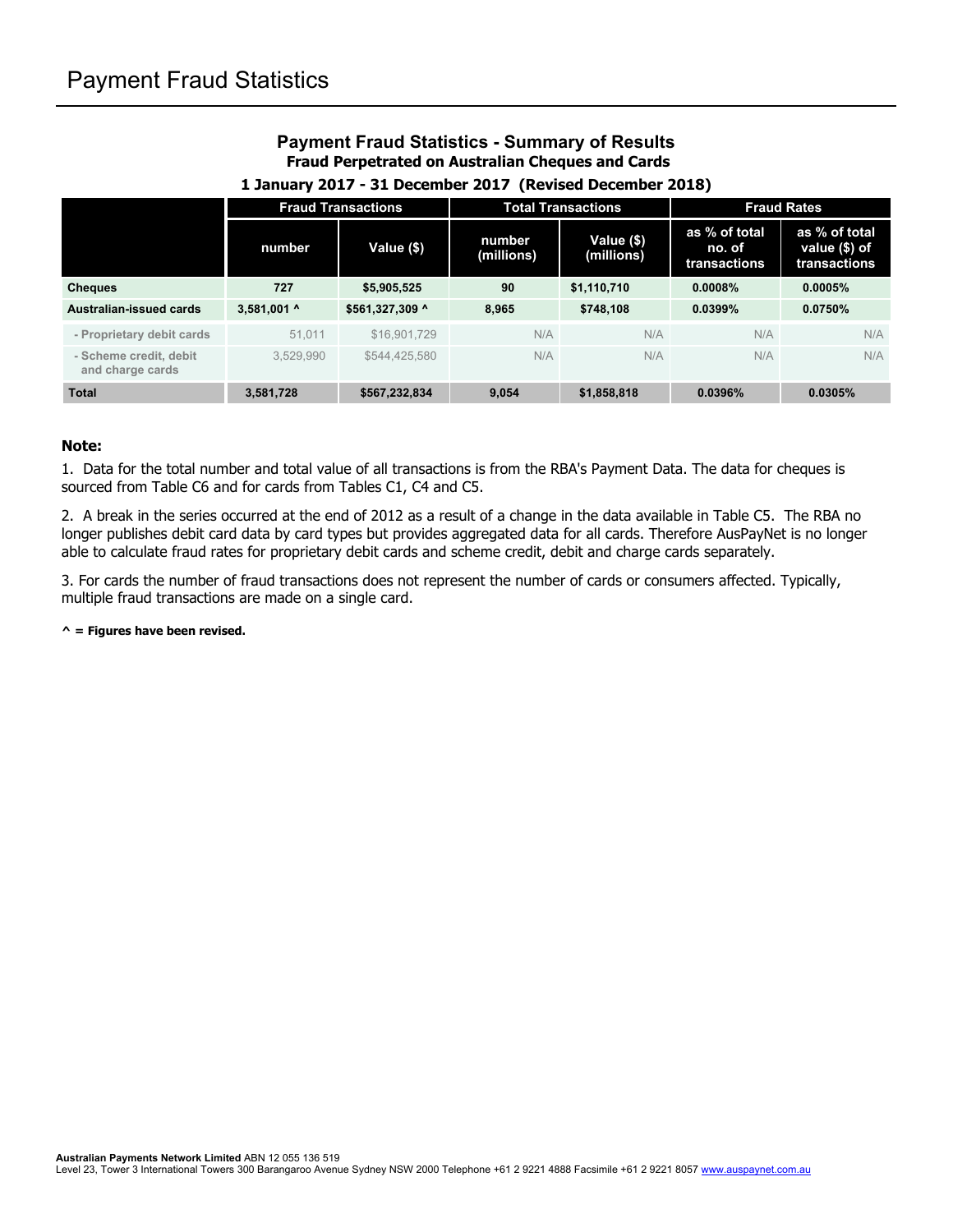## **Cheque Fraud Perpetrated in Australia**

#### **1 January 2017** - **31 December 2017**

|                      |                                       | Actual              |             | <b>Exposure</b>     |              | Receoveries * |
|----------------------|---------------------------------------|---------------------|-------------|---------------------|--------------|---------------|
| Category             |                                       | <b>Transactions</b> | Value (\$)  | <b>Transactions</b> | Value (\$)   | Value (\$)    |
| l On-Us Fraud        | Valueless                             | $\mathbf 0$         | \$0         | 470                 | \$22,415,866 | \$5,580       |
|                      | <b>Fraudulently Altered</b>           | 234                 | \$2,446,958 | 572                 | \$8,263,601  | \$1,377,268   |
|                      | Stolen Blank Cheque / Book            | 383                 | \$2,291,542 | 1,727               | \$8,884,184  | \$253,197     |
|                      | <b>Originated Counterfeit Cheques</b> | 31                  | \$319,127   | 176                 | \$2,230,941  | \$196,975     |
|                      | Non-Originated Counterfeit Cheques    | 31                  | \$289,749   | 159                 | \$11,744,658 | \$122,268     |
|                      | <b>Breach of Mandate</b>              | 6                   | \$382,332   | 8                   | \$367,227    | \$0           |
|                      | <b>On-Us Total</b>                    | 685                 | \$5,729,708 | 3,112               | \$53,906,477 | \$1,955,288   |
| <b>Deposit Fraud</b> | Valueless                             | 29                  | \$75,985    | 414                 | \$31,950,841 | \$237,197     |
|                      | Valueless - Kite Flying               | 2                   | \$14,321    | 20                  | \$270,177    | \$2,325       |
|                      | <b>Third Party Conversion</b>         | 11                  | \$85,511    | 40                  | \$2,227,165  | \$27,796      |
|                      | <b>Deposit Total</b>                  | 42                  | \$175,817   | 474                 | \$34,448,183 | \$267,318     |
| <b>Total</b>         |                                       | 727                 | \$5,905,525 | 3,586               | \$88,354,660 | \$2,222,606   |

\* Data on the 'transactions' of recoveries is not collected.

"Actual" losses can relate to "Exposure" during an earlier period. This explains why, in some reporting periods,actual losses may exceed exposure.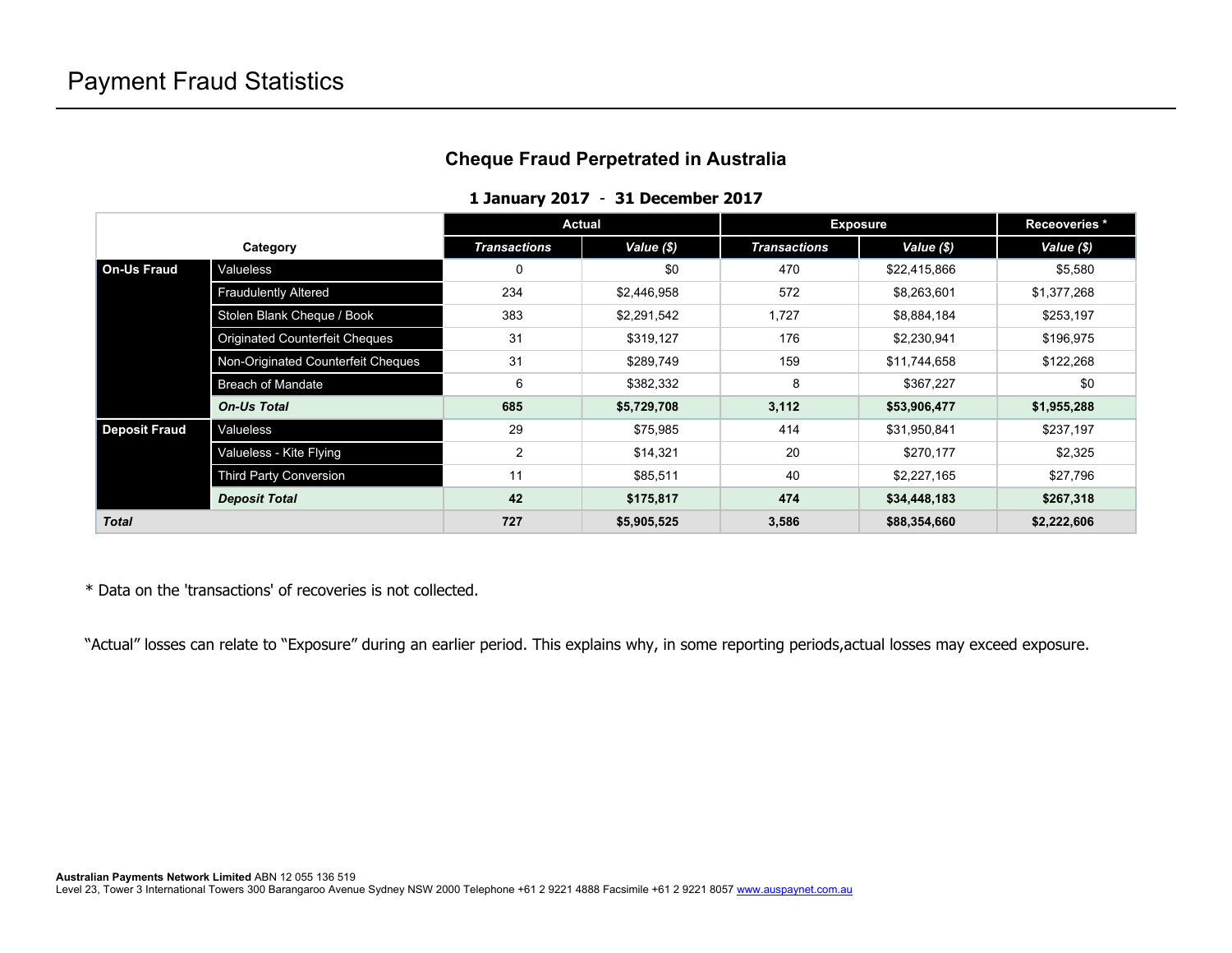## *Explanation of Cheque Fraud Categories*

### *On-us Fraud*

On-us cheque fraud includes cheques issued by Financial Institution X and deposited back into Financial Institution X. Categories for On-Us Fraud include:

• Valueless - Covers cheques drawn on an account where there appears to be suspicious circumstances or where it is thought that the Cheque is stolen or forged or in any other way is fraudulently issued and action is taken in terms of Rule 4.4 in Schedule 10.

#### • Fraudulently Altered Cheques :

• Payee Only - cheques that have been altered to show payee details other than those originally authorized by the drawer and where no other area of the cheque has been altered.

• Amount Only - cheques that have been altered to show \$-amount details other than those originally authorized by the drawer and where no other area of the cheque has been altered.

• Both Payee AND Amount - Cheques that have been altered to show payee details AND \$-amount details other than those originally authorized by the drawer and where no other area of the cheque has been altered.

Note: Fraudulently altered cheques do not include cheques with forged signatures. These are included in Stolen Blank Cheque/Book and Originated or Non-Originated Counterfeit Cheques.

Where alterations are made to the MICR line, items are included in the counterfeit category

• Stolen Blank Cheque/Book - this includes original stolen blank cheques that are written or marked in order to be passed off as if by the legitimate signatory. Includes forged makers mark.

• Originated Counterfeit Cheques - originated counterfeit cheques are produced using the paper of the original cheque to create a new, unauthorized cheque. Techniques used in this process include washing, laser printing, scanning and desk-top publishing.

• Non-originated Counterfeit Cheques - non-originated counterfeit cheques made on new paper to create a new, unauthorized cheque. Techniques used in this process include laser printing, photocopying, scanning and desk-top publishing. This category also includes items where the MICR line has been altered.

• Breach of Mandate – this involves payment of cheques which do not follow the original instructions or arrangements set up. That is, the cheque may require two signatories but the financial institution, through error, allows only one signatory. Other examples include a cheque drawn by a designated authority such as Financial Officer or Accountant and used for fraudulent purposes.

#### *Deposit Fraud*

• Valueless - Covers cheques deposited to an account knowing that these cheques should not be honoured on presentation by the drawee financial institution as they are valueless (lack of funds), counterfeit, reported stolen, have been fraudulently altered or are in breach of mandate (e.g. do not contain required number of signatures).

Note: This category excludes customer cheques dishonoured or returned for lack of funds where cheques were drawn in error, that is, there was no intent to defraud.

• Valueless: Kite Flying - the activity of depositing valueless cheques and making withdrawals against those valueless cheques, between accounts owned by the same person. Also called round robin transactions.

• Third Party Conversion - this category includes unaltered cheques which have been deposited to an account other than the payee. This arises where the financial institution has made insufficient enquiry or verification of the depositor regarding their title to the cheque. It also includes cheques where there are two payees but the financial institution has allowed one payee to deposit the amount into their personal account without authority from the other payee.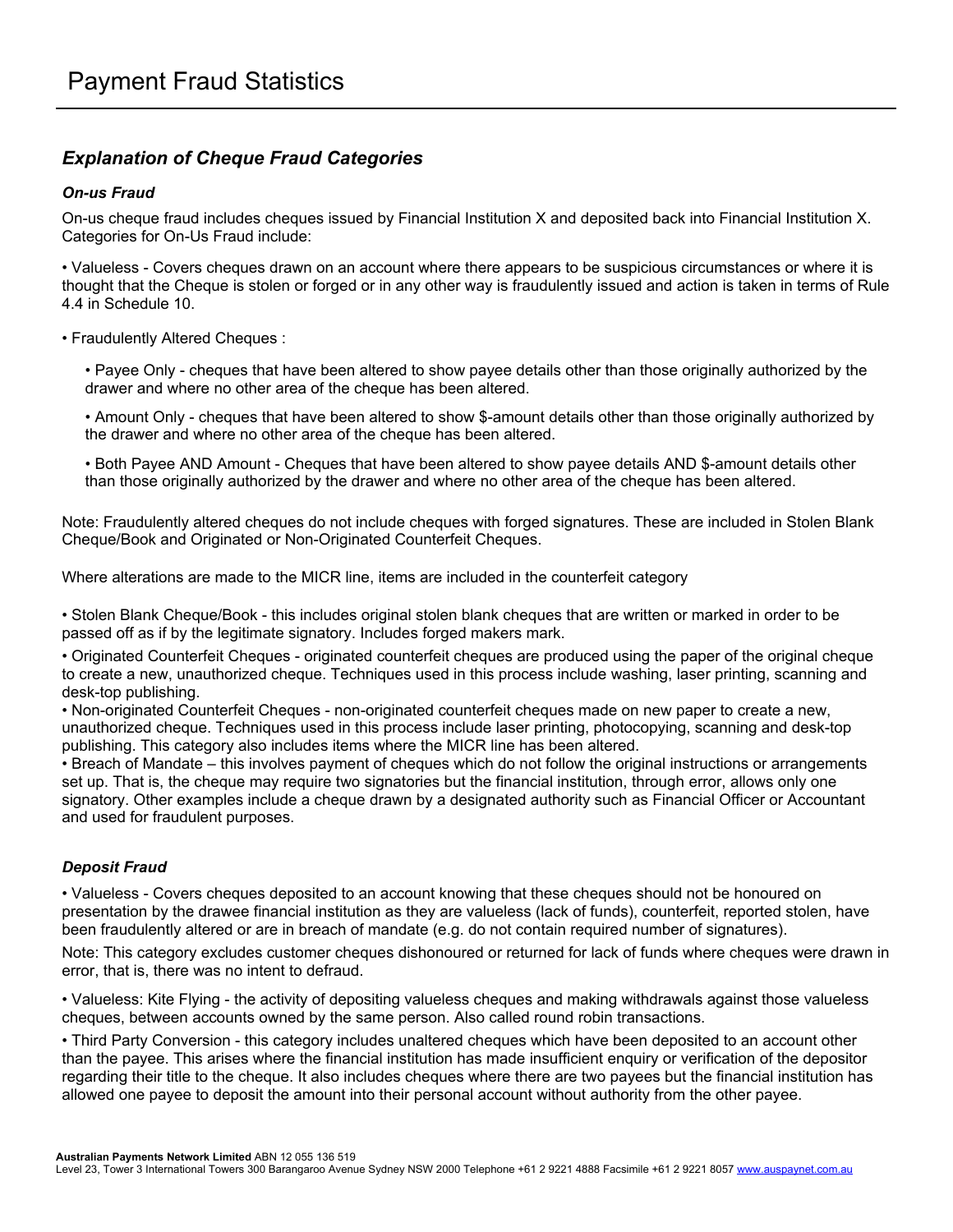| Category                                                                                                     | <b>Transactions</b>       | Value (\$)   |              |
|--------------------------------------------------------------------------------------------------------------|---------------------------|--------------|--------------|
| <b>Debit Card Fraud - PIN Used</b>                                                                           | Lost / Stolen             | 9.467        | \$2,379,625  |
|                                                                                                              | Never Received            | 3.465        | \$1,435,087  |
|                                                                                                              | Counterfeit / Skimming    |              | \$11.912.059 |
|                                                                                                              | Other                     | 1,208        | \$802,358    |
|                                                                                                              | <b>PIN Used Total</b>     | 47,283       | \$16,529,129 |
| <b>Debit Card Fraud - PIN Not Used</b><br>Lost / Stolen<br>Never Received<br>Counterfeit / Skimming<br>Other |                           | 2.427        | \$169,639    |
|                                                                                                              |                           | 308          | \$40.361     |
|                                                                                                              |                           | 65           | \$26,347     |
|                                                                                                              |                           | 928          | \$136,253    |
|                                                                                                              | <b>PIN Not Used Total</b> | 3,728        | \$372,600    |
| <b>Total Debit Card Fraud</b>                                                                                | 51,011                    | \$16,901,729 |              |

# **Proprietary Debit Cards Fraud Perpetrated in Australia**

|  |  | 1 January 2017 - 31 December 2017 |
|--|--|-----------------------------------|
|--|--|-----------------------------------|

**Note:** For fraudulent transactions initiated at ATMs, POS terminals and other devices, the above statistics incorporate all transactions where either "cheque" or "savings" was selected, regardless of the type of card used (that is debit card, 'combo' card, scheme card etc). The number of fraud transactions does not represent the number of cards or consumers affected. Typically, multiple fraud transactions are made on a single card.

### *Explanation of Proprietary Debit Cards Fraud Categories*

• Lost/Stolen - fraud resulting from the loss or theft of an existing card and a fraudulent transaction has taken place.

• Card Never Received - fraud where a card has been intercepted (stolen) during delivery to the customer and used before it was received by the customer.

• Counterfeit/Skimming - the use of altered or illegally reproduced cards including the replication/alteration of the magnetic stripe and/or changes to the details on the face of the card with intent to defraud Skimming is a form of magnetic-stripe counterfeiting in which criminals are able to copy magnetic stripe track information (including Card Verification Value - CVV) from a valid card. Information is then encoded on a counterfeit or stolen card and then used fraudulently.

• Other - fraud that cannot be categorized under any of the other fraud type categories. This includes identity takeover and false applications etc.